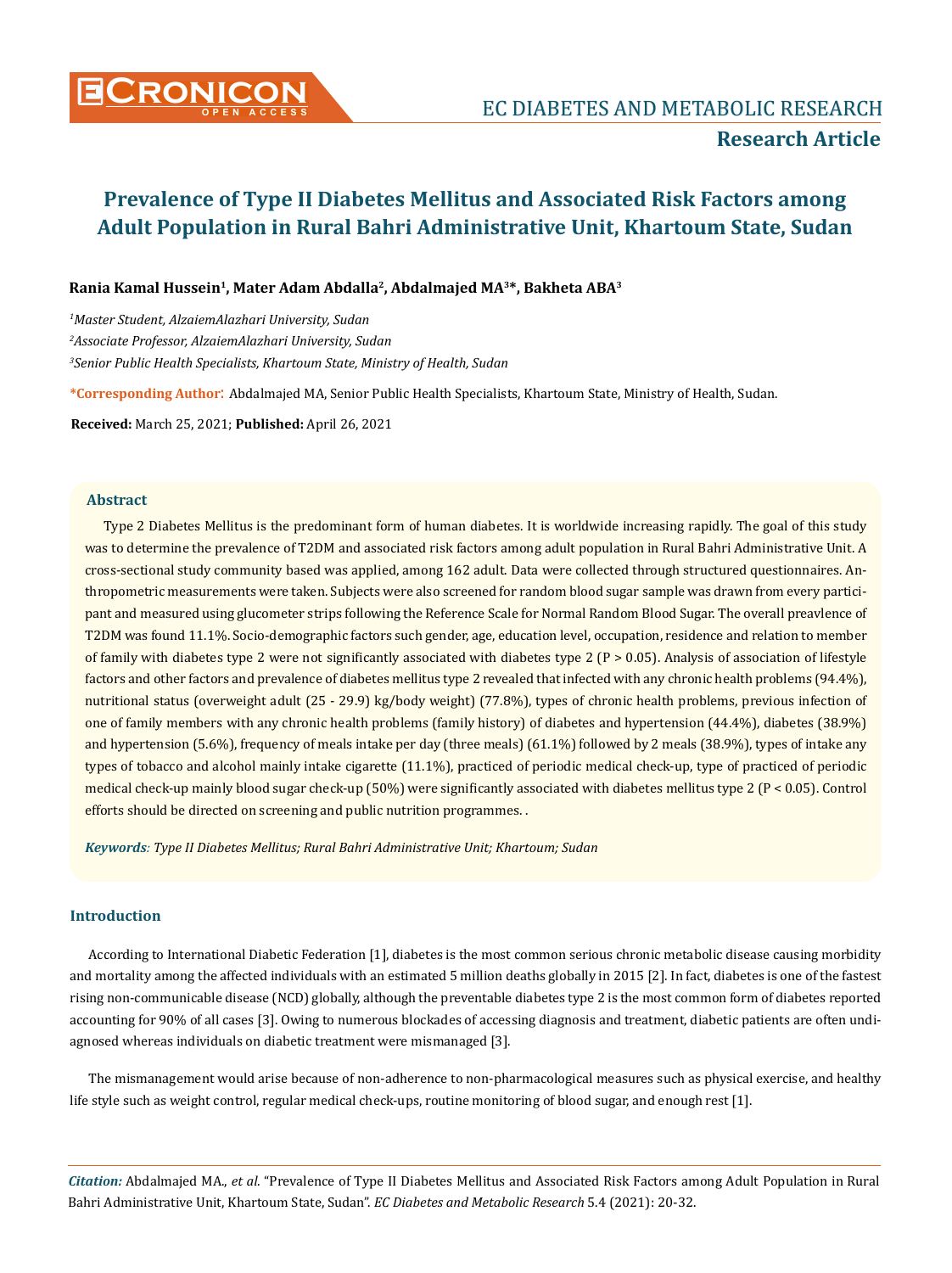The numbers of people affected by the disease has continued to rise and this has been attributed to lifestyle factors of which 75% are from low income countries [1].

Diabetes is among the most prevalent chronic illness on the rise, universally affecting 415 million people and more [1]. It has emerged as global epidemic due to a fast upsurge in overweight, obesity, in addition to physical inactivity. The world health organization (WHO) established that, the number people are living with diabetes mellitus is on the increase and its prevalence is growing in all regions of the world [4]. In 2014, four hundred twenty two adults people (or 8.5% of the population) were diabetic, equated to 108 (4.7%) in 1980 [4]. WHO predicted diabetes to be the seventh primary cause of death universally by 2030 but then again approximately 50% -80% of all type 2 diabetic patient die of cardiovascular disorders and stroke, and furthermore end up with renal failure [5].

The combined impact of poor awareness, insufficient access and limited services on diabetic information is closely accompanying the occurrence of type 2 diabetes mellitus. These, together with inadequate resources makes diabetic patients end up in heart attack, stroke, blindness, kidney failure and leg amputation (WHO, 2016). Furthermore, the frequency of leg amputation in diabetes mellitus is 15 times greater than for non-diabetic individuals [4].

In terms of costs, it is estimated that global health care expenditure is 673 billion dollars, 12% of the global expenditure on diabetes [1].

In Sub Saharan Africa, the actual number of diabetic patients remains uncertain, although the International Diabetes Foundation (IDF) estimated 14.2 million in 2016 and the figure is projected to double to about 28 million by the year 2040 [1]. More than two thirds (66.7%) of people living with diabetes are undiagnosed in Africa (IDF, 2016). According to IDF [1], most populous African countries have the highest number of people with diabetes, these include South Africa (2.3 million), Democratic Republic Of Congo (1.8 million), Nigeria (1.6 million) and Ethiopia (1.3 million) [1].

A recent study in Khartoum in Jabra area showed that the prevalence of diabetes mellitus among adults was 18.6% [6]. For these reasons there is an urgent need to assess current prevalence and factors associated with type 2 diabetes mellitus in Rural Bahri Administrative Unit.

### **Materials and Methods**

### **Study design**

This study was cross sectional community based study conducted during the period from March t June 2016.

#### **Study area**

Rural Bahri administrative unit is considered as one of Bahri locality administrative units which subdivided into three administrative units, namely, Bahri, North Bahri and Rural Bahri. The Rural Bahri administrative unit has population of 199401 and also divided into two units: North rural Bahri (Elgaili) which has population of 104485 inhabitants' and South rural Bahri (Elseleit) with a population of 94916 inhabitants'.

#### **Study population**

The study population includes all adult population aged 40 years old and more already or newly diagnosed with diabetes mellitus who live in Rural Bahri administrative Unit.

*Citation:* Abdalmajed MA., *et al.* "Prevalence of Type II Diabetes Mellitus and Associated Risk Factors among Adult Population in Rural Bahri Administrative Unit, Khartoum State, Sudan". *EC Diabetes and Metabolic Research* 5.4 (2021): 20-32.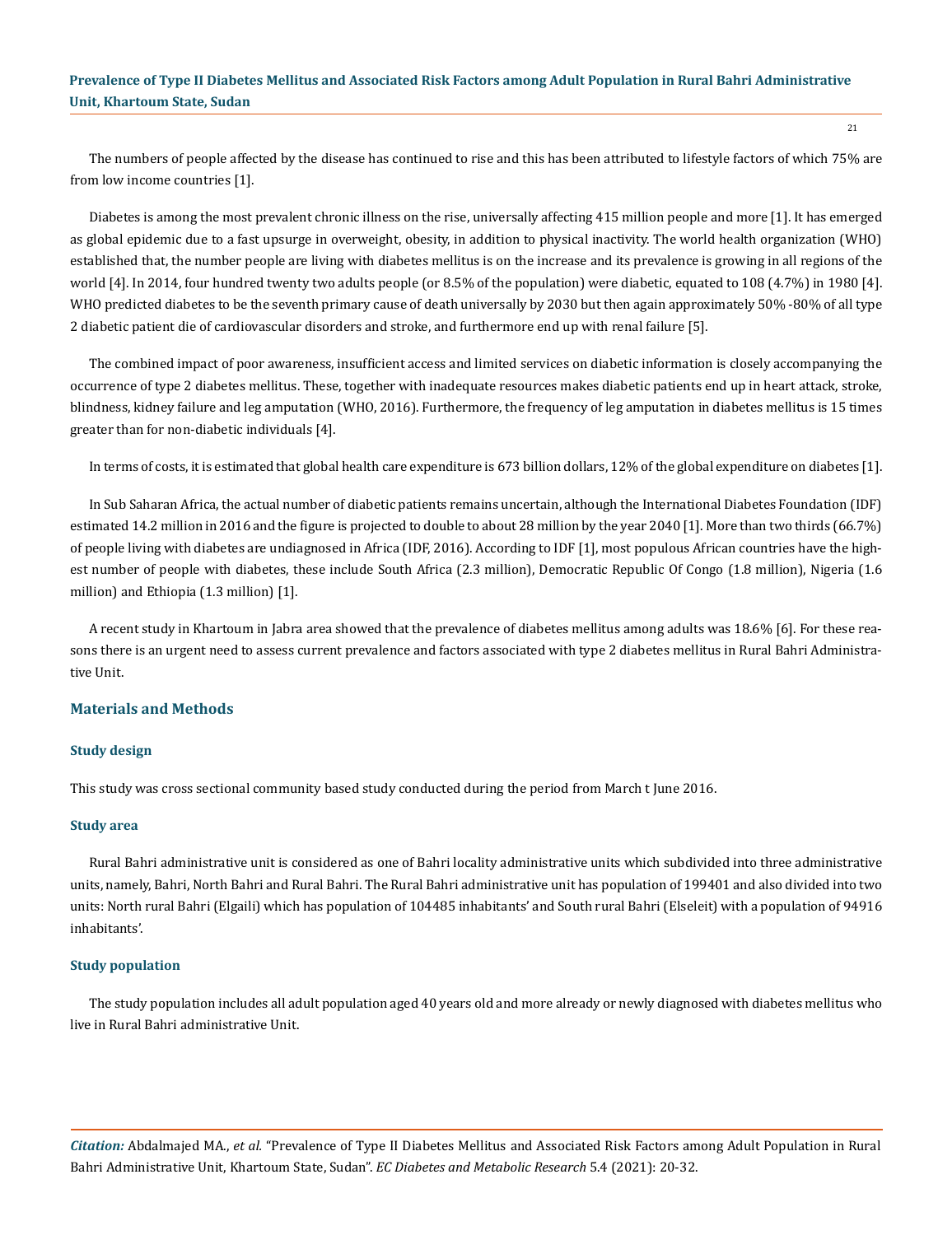### **Inclusion criteria**

This study included all participants aged 40 years and more who meet the above requirements and have consented to get involved in the research.

22

#### **Exclusion criteria:**

- Participants who did not accept to consent and those who were found to have communication hindrances such as the deaf and mute as well as those too sick to communicate were excluded from the study.
- Participants aged less than 40 years were excluded from the study.

#### **Sample size**

The sample size was calculated by using the following equation:

 $n = Z^2 PQ / (e)^2$ 

Where n is the minimum sample size, P is the prevalence of diabetes mellitus which taken as 3.8% among adult in rural communities in Sudan [7].

P is estimated to be 3.8% and Z value is at  $\alpha/2$ . The value Z  $\alpha/2$  is equal to 1.96 (approximately to 2) and e is the precision with value of 0.1.by substitution in this formula. e = Desired margin of error, expressed as decimal.

 $n = (1.96)^2 \times 0.038 \times 0.962 / (0.1)^2 = 141$ 

considering the account for non-responds  $(15%)$  was 21, and then the total sample size was  $141+21 = 162$ .

#### **Sampling technique**

The sampling technique was stratified sampling technique. Sampling frame was taken as a proportion in accordance to the number of population of Elseleit and Elgeili administrative units. The researchers divided a population into homogeneous subpopulations (2 stratums) the first stratus was Algaili administrative unit and the second stratum was Alselaite administrative unit. Every member of the population should be in exactly one stratum. Each stratum is then sampled using simple random sampling. The sample size for the first stratum was (87) and for the second stratum was (75) to collectively give a sample size of 162.

#### **Study variables**

#### **Dependent variables**

Diabetes mellitus disease.

### **Independent variables**

Personal characteristics that includes: age, sex, level of education, marital status, occupation, monthly income and residence. The main dependent variable in this study is diabetes mellitus. The independent variables are chronic diseases, types of chronic diseases, any one of the family members infected with chronic health problems, frequency, intake any type of tobacco or alcohol of meals intake and make a periodic medical check-up.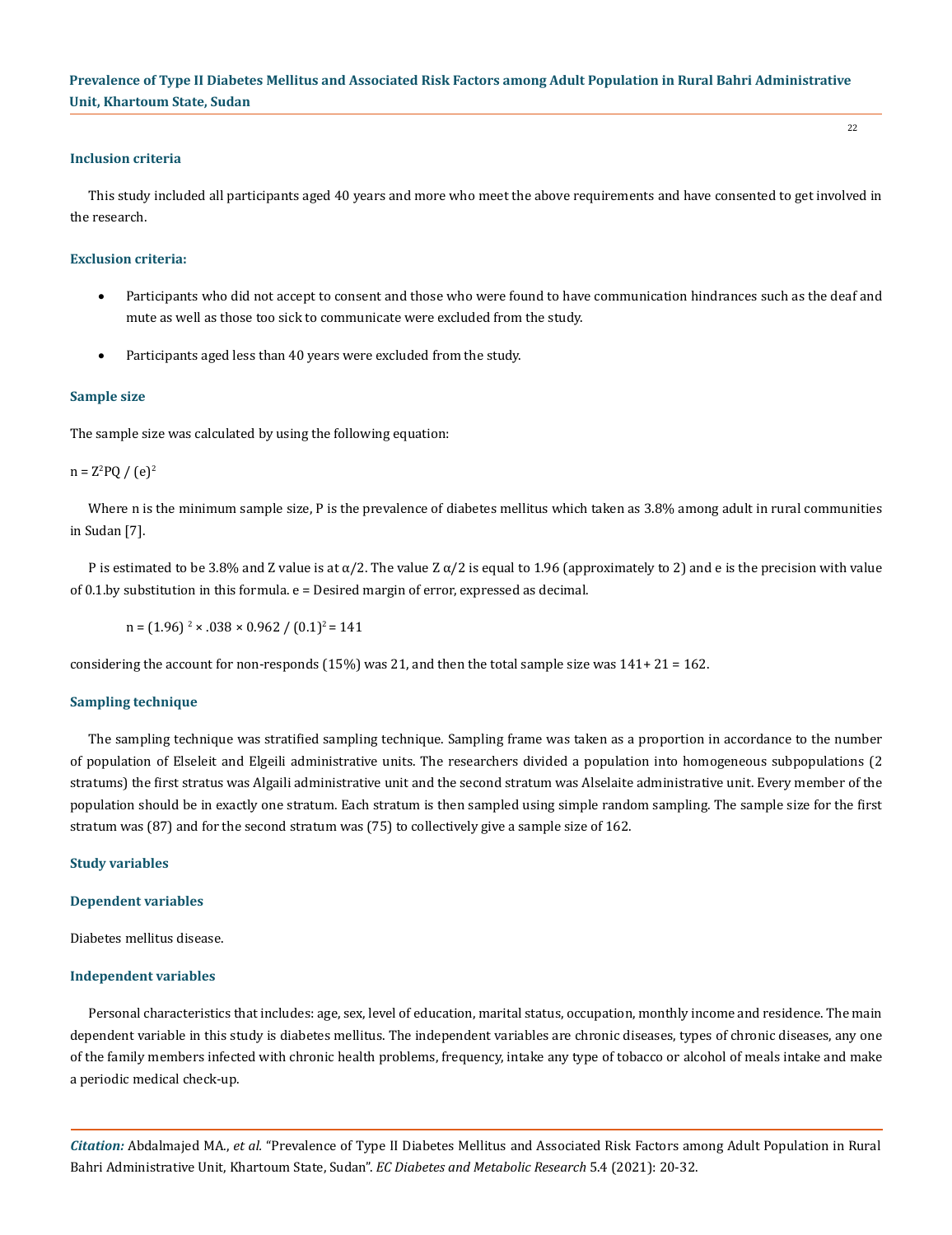23

#### **Data collection tools**

#### **Interview**

Interview using pretested structured questionnaires was use to collect the data. Illiterate candidates were interviewed verbally by the researcher and their responses were written in the questionnaire. There were two trained persons to help the researcher in collection of the data. The questionnaire was adopted from different previous literature and modified. The questionnaire was pretested and the validity and reliability of the questionnaire was measured. The questionnaire includes socio-demographic information which consists of 11 variables and diabetes mellitus risk factors contain 5 variables.

#### **Anthropometric measurements**

Weight was measured in kilograms (kg) using calibrated weighing scales with participants lightly clothed. Height was measured in meters using standard height meter by participants standing upright on the height meter, BMI was computed using a Reference Scale BMI: Below 18 = underweight, 18 - 24.9 = normal weight, 25 - 29.9 = overweight, 30 and above (obesity) [8].

#### **Blood samples**

Blood samples were taken and checks by using diabetes pen. Random blood sugar sample was drawn from every participant and measured using glucometer strips following the Reference Scale for Normal Random Blood Sugar. A blood sugar level less than 140 mg/dL (7.8 mmol/L) is normal. A reading of 200 mg/dL (11.1 mmol/L) or higher after two hours suggests diabetes [8].

### **Results**

Table 1 below indicates that there was no association between age and diabetes infection, p > 0.05. The age group over 50 years old (66.6%) was not significantly high infected by diabetes. Female was not significantly high infected by diabetes compared to male (83.3 vs.16.7%) as shown in table 2. Table 3 show that diabetes was not significantly high among adult population of Alselaite administrative unit  $(55.6%)$ . In table 4 diabetes infection was not influence by level of education,  $p > 0.05$ . Non educated adults were not significantly high infected with diabetes (38.9%) compared to other levels of education. Also marital status had no effect on diabetes infection. Married adults were not significantly have high diabetes infection (66.7%), p = .557 (Table 5). Families who had members more than 5 were not significantly have high infected adults' population diabetes (94.4%) (Table 6). Diabetes infection was not influence by adults' occupation, p > 0.05. Adults' housewives were not significantly having high diabetes infection (66.7%), p> 0.05 as shown in table 7. Significant association was found between adult population diabetes infection and nutritional status,  $p = .003$ . Those who were overweight  $(25 - 29.9)$  kg/ body weight significantly having high diabetes infection (77.8%) (Table 8). Table 9 shows that the overall prevalence of diabetes among adults population was found to be 11.1%. There was association between diabetes mellitus infection and infected with any chronic disease, p < 0.05. Those adults who having any chronic diseases were significantly having high infection with diabetes mellitus (94.4%) as displayed in table 10. Table 11 indicates that there was association between diabetes mellitus infection among adults population and type of infection of family members with any chronic health problems,  $p = 0.044$ . The high infection with diabetes was significantly found among adults who have a family members infected by diabetes and hypertension (44.4%), diabetes (38.9%) and hypertension (5.6%). Table 12 illustrates that the frequency of meals intake per day associated with diabetes infection,  $p < 0.05$ . Those who having 3 meals per day were significantly having high infection of diabetes (61.1%) followed by 2 meals per day (38.9%). Association was found between diabetes mellitus and intake any types of tobacco and alcohol, p = .004 (Table 13). The most diabetes adults were intake cigarette (11.1%) compared to those who intake snuff and drink alcohol as shown in table 14. Table 15 shows that there was association between diabetes mellitus infection and type of practiced of periodic medical check-up,  $p = 0.00$ . The most diabetes mellitus infection was significantly found among adult who practiced periodic medical check-up of blood sugar (50%) followed by adults practiced Blood sugar, renal function and blood periodic check-up (5.6%) and adults practiced blood sugar and hypertension of periodic medical check-up.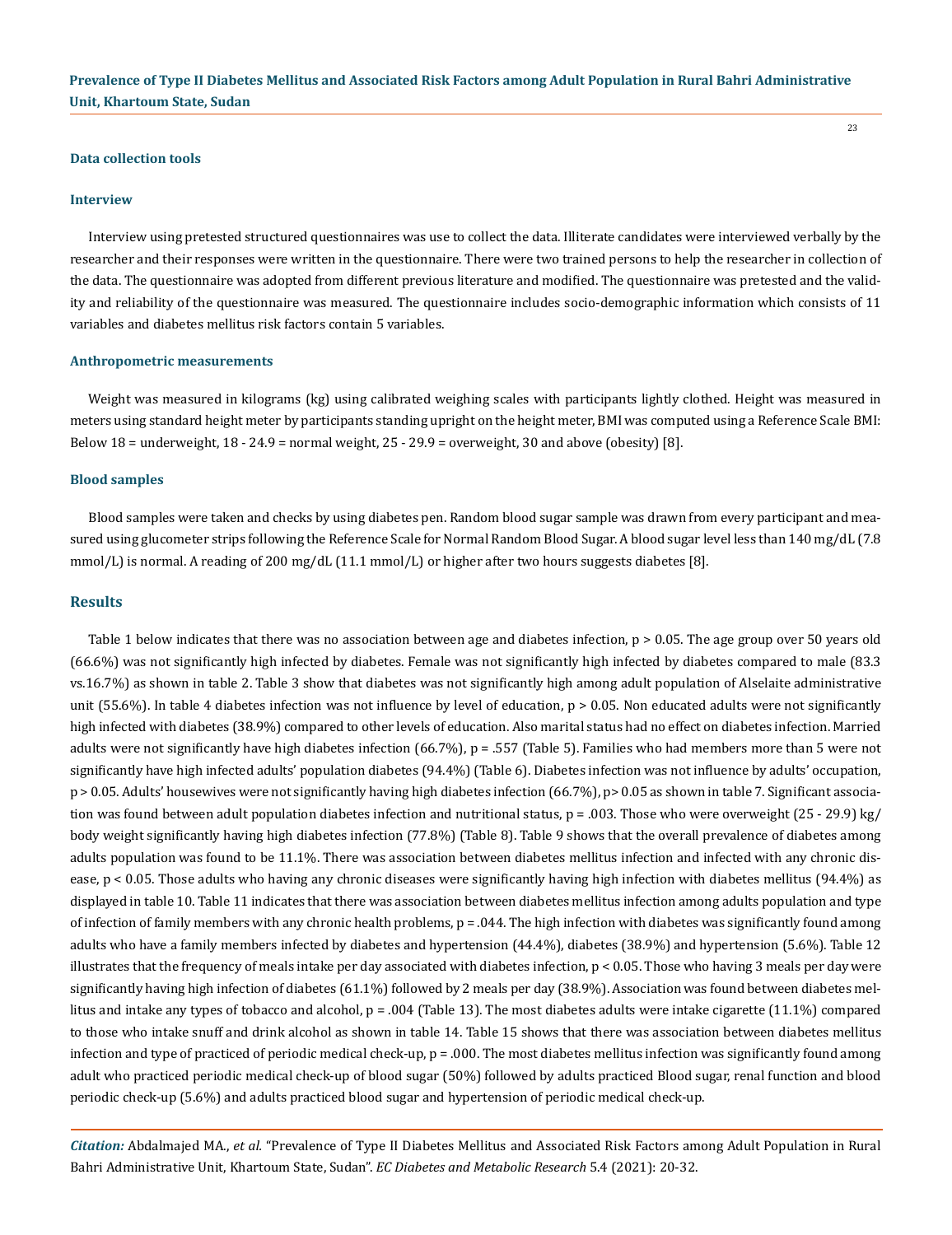|                 | <b>Diabetes</b> |                | <b>Total</b> |          |                |
|-----------------|-----------------|----------------|--------------|----------|----------------|
| <b>Category</b> | <b>Yes</b>      | N <sub>o</sub> |              | $\chi^2$ | <b>P-value</b> |
| $40 - 49$       | 6 (3.3%)        | 73 (50.7)      | 79 (48.8%)   | 2.523    | .283           |
| $50 - 59$       | 6 (33.3%)       | 28 (19.4%)     | 34 (21.0%)   |          |                |
| $\geq 60$       | $6(33.3\%)$     | 43 (29.9%)     | 49 (30.2%)   |          |                |
| Total           | 18 (100%)       | 144 (100%)     | 162 (100%)   |          |                |

*Table 1: Prevalence of type 2 diabetes mellitus according to age group in rural Bahri administrative unit, 2016. P-value significant at Less than 0.05 Levels (Not significant).*

|          | <b>Diabetes</b> |                | <b>Total</b> |          |         |  |
|----------|-----------------|----------------|--------------|----------|---------|--|
| Category | <b>Yes</b>      | N <sub>0</sub> |              | $\chi^2$ | P-value |  |
| Male     | $3(16.7\%)$     | 34 (23.6%)     | 37 (22.8%)   | .438     | .373    |  |
| Female   | 15 (83.3%)      | 110 (76.4%)    | 125 (77.2%)  |          |         |  |
| Total    | 18 (100%)       | 144 (100%)     | 162 (100%)   |          |         |  |

*Table 2: Prevalence of type 2 diabetes mellitus according to sex in rural Bahri administrative unit, 2016. P-value significant at less than 0.05 levels (Not significant).*

|                               | <b>Diabetes</b> |                | <b>Total</b> |          |                |
|-------------------------------|-----------------|----------------|--------------|----------|----------------|
| <b>Category</b>               | <b>Yes</b>      | N <sub>o</sub> |              | $\chi^2$ | <b>P-value</b> |
| Algaili administrative unit   | $8(44.4\%)$     | 79 (54.9%)     | 87 (53.7%)   | .698     | .279           |
| Alselaite administrative unit | $10(55.6\%)$    | 65 (45.1%)     | 75 (46.3%)   |          |                |
| Total                         | 18 (100%)       | 144 (100%)     | 162 (100%)   |          |                |

*Table 3: Prevalence of type 2 diabetes mellitus according to place of residence in rural Bahri administrative unit, 2016. P-value significant at less than 0.05 levels (Not significant).*

|                 | <b>Diabetes</b> |                | <b>Total</b> |          |         |
|-----------------|-----------------|----------------|--------------|----------|---------|
| Category        | <b>Yes</b>      | N <sub>o</sub> |              | $\chi^2$ | P-value |
| Non-educated    | $7(38.9\%)$     | 45 (31.3%)     | 52 (32.1%)   | 5.404    | .369    |
| Khalwa          | $2(11.1\%)$     | $4(2.8\%)$     | $6(3.7\%)$   |          |         |
| Basic           | 5(27.8%)        | 32 (22.2%)     | 37 (22.8%)   |          |         |
| Secondary       | $2(11.1\%)$     | 34 (23.6%)     | 36 (22.2%)   |          |         |
| University      | $2(11.1\%)$     | 27 (18.8%)     | 29 (17.9%)   |          |         |
| Post University | $0(0.0\%)$      | $2(1.4\%)$     | $2(1.2\%)$   |          |         |
| Total           | 18 (100%)       | 144 (100%)     | 162 (100%)   |          |         |

*Table 4: Prevalence of type 2 diabetes mellitus according to level of education in rural Bahri administrative unit, 2016. P-value significant at less than 0.05 levels (Not significant).*

*Citation:* Abdalmajed MA., *et al.* "Prevalence of Type II Diabetes Mellitus and Associated Risk Factors among Adult Population in Rural Bahri Administrative Unit, Khartoum State, Sudan". *EC Diabetes and Metabolic Research* 5.4 (2021): 20-32.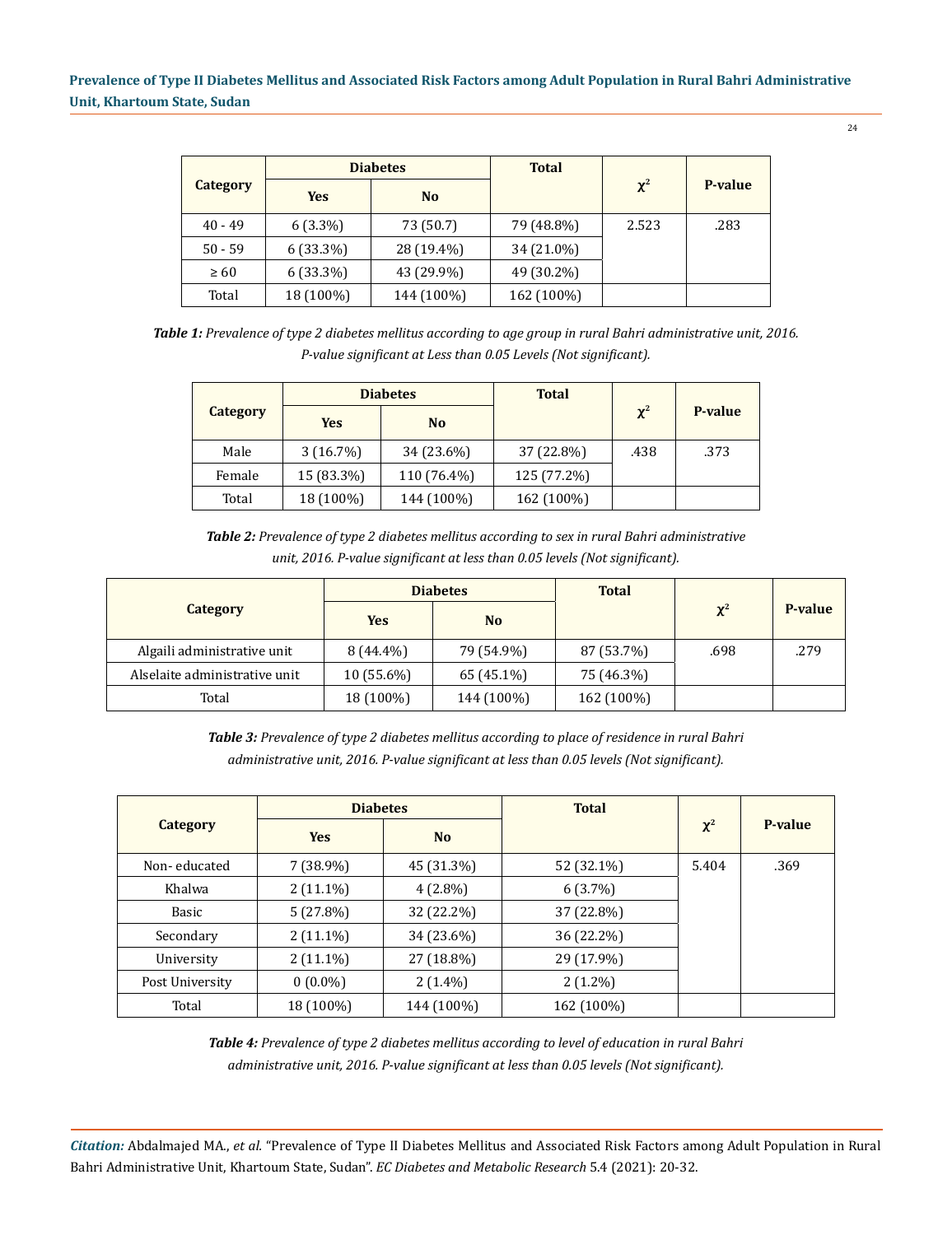| ۰. |  |
|----|--|
|    |  |

|          |            | <b>Diabetes</b> | <b>Total</b> |          |         |
|----------|------------|-----------------|--------------|----------|---------|
| Category | <b>Yes</b> | N <sub>o</sub>  |              | $\chi^2$ | P-value |
| Married  | 12 (66.7%) | 108 (75%)       | 120 (74.1%)  | 2.075    | .557    |
| Single   | $0(0.0\%)$ | $6(4.2\%)$      | 6(3.7%)      |          |         |
| Widowed  | 5(27.8%)   | 24 (16.7%)      | 29 (17.9%)   |          |         |
| Divorce  | $1(5.6\%)$ | $6(4.2\%)$      | $7(4.3\%)$   |          |         |
| Total    | 18 (100%)  | 144 (100%)      | 162 (100%)   |          |         |

*Table 5: Prevalence of type 2 diabetes mellitus according to marital status in rural Bahri administrative unit, 2016 P-value significant at less than 0.05 levels (Not significant).*

|          | <b>Diabetes</b> |                | <b>Total</b> |          |         |
|----------|-----------------|----------------|--------------|----------|---------|
| Category | <b>Yes</b>      | N <sub>o</sub> |              | $\chi^2$ | P-value |
| $\leq$ 2 | $0(0.0\%)$      | $7(4.9\%)$     | $7(4.3\%)$   | 3.152    | .207    |
| 2-4      | $1(5.6\%)$      | 27 (18.8%)     | 28 (17.3%)   |          |         |
| $\geq 5$ | 17 (94.4%)      | 110 (76.4%)    | 127 (78.4%)  |          |         |
| Total    | 18 (100%)       | 144 (100%)     | 162 (100%)   |          |         |

*Table 6: Prevalence of type 2 diabetes mellitus according to number of family in rural Bahri administrative unit, 2016. P-value significant at less than 0.05 levels (Not significant).*

|           | <b>Diabetes</b> |                | <b>Total</b> |          |         |  |
|-----------|-----------------|----------------|--------------|----------|---------|--|
| Category  | <b>Yes</b>      | N <sub>o</sub> |              | $\chi^2$ | P-value |  |
| Employee  | $1(5.6\%)$      | 24 (16.7%)     | $25(15.4\%)$ | 3.338    | .503    |  |
| Free work | 3(16.7%)        | 25 (17.4%)     | 28 (17.3%)   |          |         |  |
| Retired   | $2(11.1\%)$     | 19 (13.2%)     | 21 (13%)     |          |         |  |
| Housewife | 12 (66.7%)      | 69 (47.9%)     | 81 (50%)     |          |         |  |
| Not work  | $0(0.0\%)$      | $7(4.9\%)$     | $7(4.3\%)$   |          |         |  |
| Total     | 18 (100%)       | 144 (100%)     | 162 (100%)   |          |         |  |

*Table 7: Prevalence of type 2 diabetes mellitus according to occupation in rural Bahri administrative unit, 2016. P-value significant at less than 0.05 levels (Not significant).*

|                                      | <b>Diabetes</b> |             | <b>Total</b> |          |          |
|--------------------------------------|-----------------|-------------|--------------|----------|----------|
| <b>Category</b>                      | <b>Yes</b>      | <b>No</b>   |              | $\chi^2$ | P-value  |
| Underweight (≤18) kg/ body weight    | $0(0.0\%)$      | $1(0.7\%)$  | $1(0.6\%)$   | 1.561    |          |
| Normal (18.5-24.9) kg/ body weight   | 3(16.7%)        | 37 (25.7%)  | 40 (24.7%)   |          | $.003**$ |
| Overweight (25-29.9) kg/ body weight | 14 (77.8%)      | 91 (63.2%)  | 105 (64.8%)  |          |          |
| Obese ( $\geq$ 30) kg/ body weight   | $1(5.6\%)$      | 15 (10.44%) | 16 (9.9%)    |          |          |
| Total                                | 18 (100%)       | 144 (100%)  | 162 (100%)   |          |          |

*Table 8: Association between nutritional status and type 2 diabetes mellitus among adult population in rural Bahri administrative unit, 2016. \*\*: P-value significant at less than 0.05 levels (Significant).*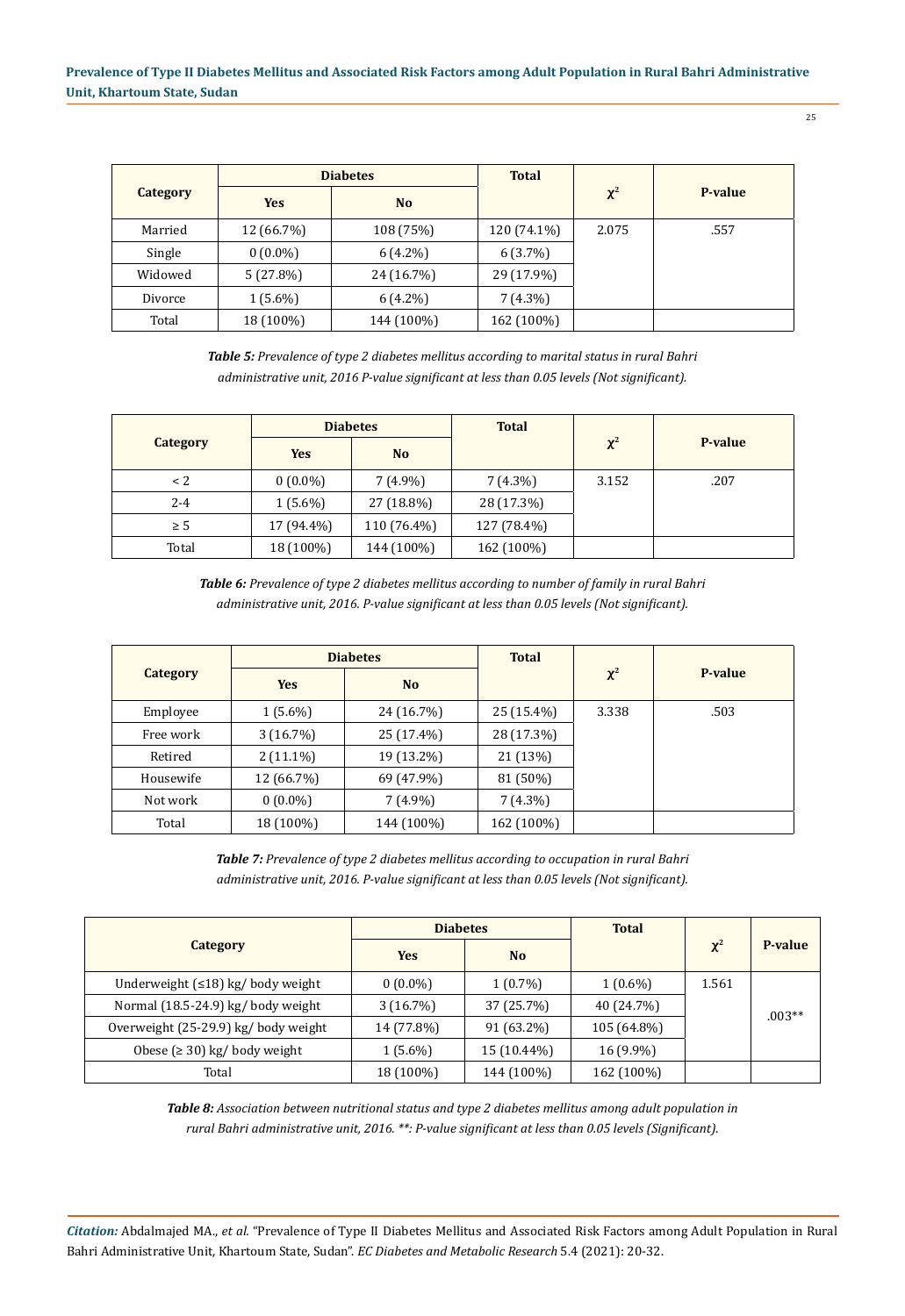26

| <b>Category</b> | No. | $\sqrt{0}$ |
|-----------------|-----|------------|
| Yes             | 18  | 11.1       |
| No              | 144 | 88.9       |
| Total           | 162 | 100.0      |

*Table 9: Overall prevalence of type 2 diabetes mellitus among adult population in rural Bahri administrative unit, 2016.*

|                 | <b>Diabetes</b> |                | <b>Total</b> |          |                |  |
|-----------------|-----------------|----------------|--------------|----------|----------------|--|
| <b>Category</b> | <b>Yes</b>      | N <sub>o</sub> |              | $\chi^2$ | <b>P-value</b> |  |
| Yes             | 17 (94.4%)      | 57 (39.6%)     | 74 (45.7%)   | 19.407   | $.000**$       |  |
| No.             | $1(5.6\%)$      | 87 (60.4%)     | 88 (54.3%)   |          |                |  |
| Total           | 18 (100%)       | 144 (100%)     | 162 (100%)   |          |                |  |

*Table 10: Association between type 2 diabetes mellitus and infected with any chronic health problems in rural Bahri administrative unit, 2016. \*\*: P-value significant at less than 0.05 levels (Significant).*

|                            | <b>Diabetes</b> |            | <b>Total</b> |       |         |
|----------------------------|-----------------|------------|--------------|-------|---------|
| Category                   | <b>Yes</b>      | <b>No</b>  |              | $x^2$ | P-value |
| <b>Diabetes</b>            | $7(38.9\%)$     | 31 (21.5%) | 38 (23.5%)   | 8.090 | $.044*$ |
| Hypertension               | $1(5.6\%)$      | 31 (21.5%) | 32 (19.8%)   |       |         |
| Diabetes and hypertension  | $8(44.4\%)$     | 38 (26.4%) | 46 (28.4%)   |       |         |
| No chronic health problems | $2(11.1\%)$     | 44 (30.6%) | 46 (28.4%)   |       |         |
| Total                      | 18 (100%)       | 144 (100%) | 162 (100%)   |       |         |

*Table 11: Association between type 2 diabetes mellitus and types of infection of one of family members with any chronic health problems in rural Bahri administrative unit, 2016. \*\*: P-value significant at less than 0.05 levels (Significant).*

|                 | <b>Diabetes</b> |                | <b>Total</b> |          |          |  |
|-----------------|-----------------|----------------|--------------|----------|----------|--|
| <b>Category</b> | <b>Yes</b>      | N <sub>o</sub> |              | $\chi^2$ | P-value  |  |
| One meal        | $0(0.0\%)$      | $3(2.1\%)$     | $3(1.9\%)$   | 4.625    | $.009**$ |  |
| Two meals       | $7(38.9\%)$     | 90(62.5%)      | 97 (59.9%)   |          |          |  |
| Three meals     | 11 (61.1%)      | 51 (35.4%)     | 62 (38.3%)   |          |          |  |
| Total           | 18 (100%)       | 144 (100%)     | 162 (100%)   |          |          |  |

*Table 12: Association between type 2 diabetes mellitus and frequency of meals intake per day in rural Bahri administrative unit, 2016. \*\*: P-value significant at less than 0.05 levels (Significant).*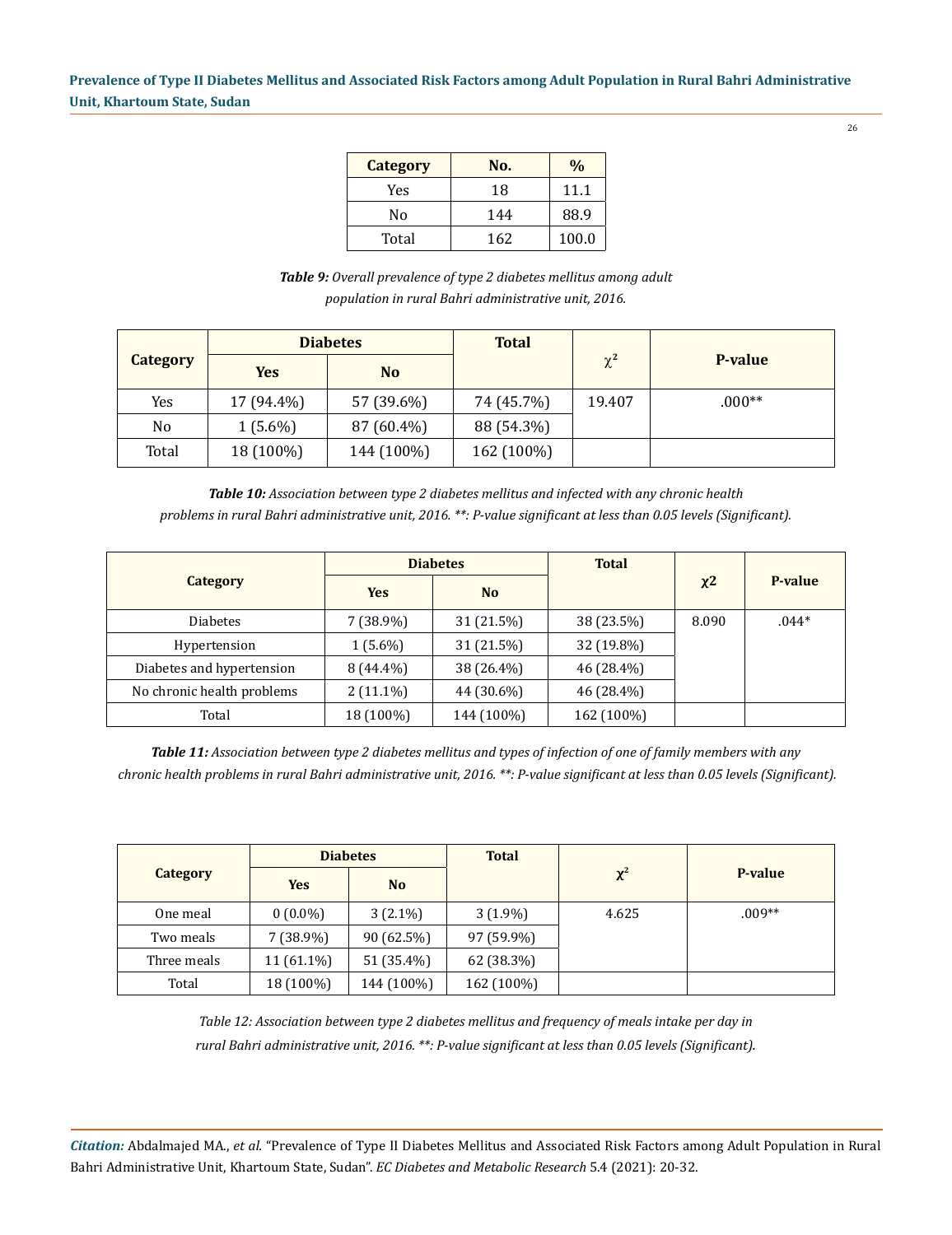|                     | <b>Diabetes</b> |                | <b>Total</b> |          |          |
|---------------------|-----------------|----------------|--------------|----------|----------|
| Category            | <b>Yes</b>      | N <sub>o</sub> |              | $\chi^2$ | P-value  |
| Cigarette           | $2(11.1\%)$     | $4(2.8\%)$     | $6(3.7\%)$   | 4.014    | $.004**$ |
| Snuff               | $0(0.0\%)$      | 6 (4.2%)       | $6(3.7\%)$   |          |          |
| Drink alcohol       | $0(0.0\%)$      | $1(0.7\%)$     | $1(0.6\%)$   |          |          |
| Cigarette and snuff | $0(0.0\%)$      | $1(0.7\%)$     | $1(0.6\%)$   |          |          |
| No intake           | 16 (88.9%)      | 132 (91.7%)    | 148 (91.4%)  |          |          |
| Total               | 18 (100%)       | 144 (100%)     | 162 (100%)   |          |          |

*Table 13: Association between type 2 diabetes mellitus and types of intake any types of tobacco and alcohol in rural Bahri administrative unit, 2016. \*\*: P-value significant at less than 0.05 levels (Significant).*

|                | <b>Diabetes</b> |                | <b>Total</b> |          |          |  |
|----------------|-----------------|----------------|--------------|----------|----------|--|
| Category       | Yes             | N <sub>o</sub> |              | $\chi^2$ | P-value  |  |
| Yes            | 11 (61.1%)      | 27 (18.8%)     | 38 (23.5%)   | 15.99    | $.000**$ |  |
| N <sub>0</sub> | $7(38.9\%)$     | 117 (81.3%)    | 124 (76.5%)  |          |          |  |
| Total          | 18 (100%)       | 144 (100%)     | 162 (100%)   |          |          |  |

*Table 14: Association between type 2 diabetes mellitus and practiced of periodic medical check-up in rural Bahri administrative unit, 2016. \*\*P-value significant at less than 0.05 levels (Significant).*

|                                       | <b>Diabetes</b> |                | <b>Total</b> |          |          |
|---------------------------------------|-----------------|----------------|--------------|----------|----------|
| Category                              | <b>Yes</b>      | N <sub>o</sub> |              | $\chi^2$ | P-value  |
| Blood sugar                           | $9(50\%)$       | $5(3.5\%)$     | 14 (8.6%)    |          | $.000**$ |
| Hypertension                          | $0(0.0\%)$      | $8(5.6\%)$     | $8(4.9\%)$   |          |          |
| Asthma                                | $0(0.0\%)$      | $1(0.7\%)$     | $1(0.6\%)$   | 46.550   |          |
| General examination                   | $0(0.0\%)$      | $1(0.7\%)$     | $1(0.6\%)$   |          |          |
| Eyes                                  | $0(0.0\%)$      | $3(2.1\%)$     | $3(1.9\%)$   |          |          |
| Anemia                                | $0(0.0\%)$      | $1(0.7\%)$     | $1(0.6\%)$   |          |          |
| Blood sugar, renal function and blood | $1(5.6\%)$      | $5(3.5\%)$     | $6(3.7\%)$   |          |          |
| Blood sugar and hypertension          | $1(5.6\%)$      | $3(2.1\%)$     | $4(2.5\%)$   |          |          |
| No medical check-up                   | $7(38.9\%)$     | 117 (81.3%)    | 124 (76.5%)  |          |          |
| Total                                 | 18 (100%)       | 144 (100%)     | 162 (100%)   |          |          |

*Table 15: Association between type 2 diabetes mellitus and type of practiced of periodic* 

*medical check-up in rural Bahri administrative unit, 2016. \*\*: P-value significant at less than 0.05 levels (Significant).*

*Citation:* Abdalmajed MA., *et al.* "Prevalence of Type II Diabetes Mellitus and Associated Risk Factors among Adult Population in Rural Bahri Administrative Unit, Khartoum State, Sudan". *EC Diabetes and Metabolic Research* 5.4 (2021): 20-32.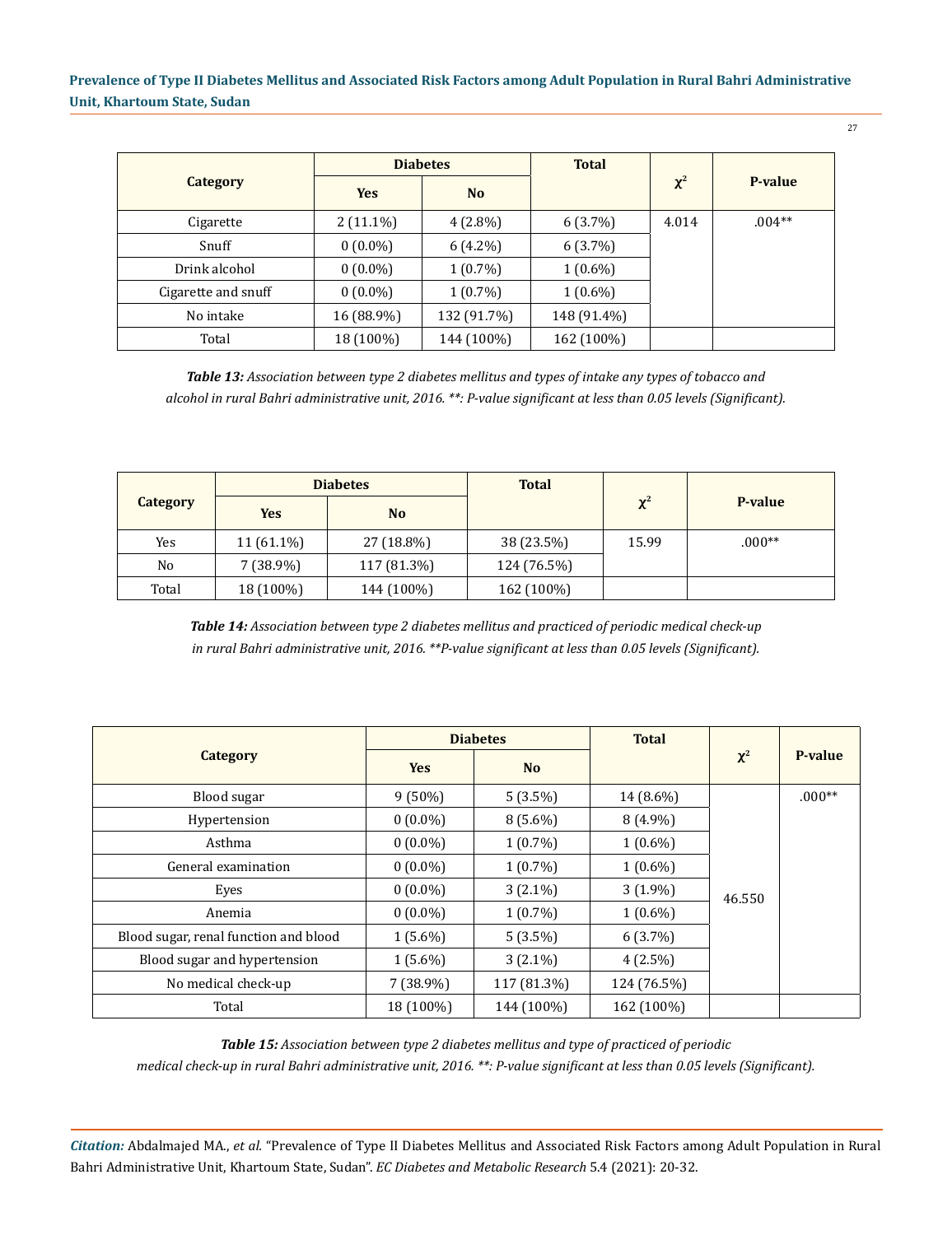#### **Discussion**

This study established the overall prevalence of type 2 diabetes mellitus among adult populations of Rural Bahri as 11.1%, this finding is not much different from 15% prevalence in Nepal among according to Nepal Diabetes Association (NDA) [9]. In contrast however, cross-sectional studies previously done around towns close to Kampala city showed a low prevalence of 8.1% [10] and 9% from studies on foot hills of Rwenzori Mountains in western Uganda [11].

The prevalence of T2DM in this study was found to lower than the national prevalence of 9.1% as reported in Tanzania STEPS Survey 2012 [12]. A recent study by Ruhembe., *et al*. [13] conducted in Mwanza urban reported higher prevalence of 11.9% and observed that, public education on diet-related diseases should be emphasized and routine check-up of blood glucose levels be undertaken among adults. A study conducted by Prem-Kumar., *et al*. [14] on the prevalence of T2DM and its associated factors in Selangor, Malaysia revealed a bit higher prevalence of 12.8%. These differences could be as a result of heterogeneity of diabetes across population structures and difference in life styles and also may be attributed to socio-economic status, differences in obesity and geographical location of the population.

Moreover, the study revealed that diabetes mellitus was not significantly more prevalent among adult aged 50 - 59 years old (33.3%) and aged ≥ 60 years old (33.3%). The finding in line with the statements that elderly individuals are at a higher risk of developing metabolic abnormalities, such as T2DM, than other younger adults [15]. Also other study agree with study finding that people aged 45 to 64 were the group most frequently diagnosed with T2DM [16].

In addition, the current study showed that type 2 Diabetes mellitus was not significantly higher among female (83.3%) compared to male (16.7%),  $p = 0.373$ . However, the risk of developed diabetes mellitus was not significantly increased .647 folds among female compared to male sex. This results matched to the statement that being female is related to poorer glycemic control in people with T2DM [17]. Also females who have had children tend to have higher adiposity and prevalence of T2DM than males as a result of the increased weight during pregnancy and the subsequent inability to shed that weight [18]. The risk of developing T2DM and the prevalence of this condition are associated with gender-related differences in lifestyle [19]. On the other hand the study showed that Alselaite administrative unit was not significantly have a higher prevalence of diabetes mellitus (55.6%) compared to Algaili administrative unit (44.4%). The differences between two areas to some extent not greater because all the areas located in countryside. However, the group of residents of the countryside was characterized by a lower income and education level and a higher number of persons with disability pension [20]. Also, the finding was consistent with reports from studies done in Bangladeshi which stated that the prevalence of prediabetes was significantly increased with advanced age [21] and Southern Ethiopia, Sidama [22]. This could be because aging is often accompanied by an increased in body fat, which may contribute to the development of insulin resistance. In addition, the aging process is also associated with a decrease of βcell proliferative capacity and enhances sensitivity to apoptosis [23].

This study showed that the prevalence of diabetes mellitus was not significantly high among non-educated adult (38.9%) compared to other levels of education. This may be because knowledgeable people were more about the disease and how to avoid. The results matched several results such as Sacerdote., *et al*. [24] showed that, lower education level is associated with the high prevalence of T2DM in men and women in western European countries; even though it does not have a direct biological effect on disease, its effects are mediated by other risk factors that are biologically related to disease such as smoking, high BMI and physical inactivity. Similar results by Ross., *et al*. [25] reveal that there is association between educational level and T2DM incidence.

In this study the prevalence of type 2 diabetes mellitus was not significantly more prevalent among married adult (66.7%). The finding in contrast with other study that showed single was associated with diabetes and this was supported by the previous study in Brazilian population [26]. This may be due to the fact that a single person has been more stressed than a married person because a married person has the advantage of managing his or her economy, controlling unhealthful habits and adopting favorable lifestyles. There are increased levels of certain hormones such as cortisol during stress, which affects the action of insulin and causes insulin resistance [27].

*Citation:* Abdalmajed MA., *et al.* "Prevalence of Type II Diabetes Mellitus and Associated Risk Factors among Adult Population in Rural Bahri Administrative Unit, Khartoum State, Sudan". *EC Diabetes and Metabolic Research* 5.4 (2021): 20-32.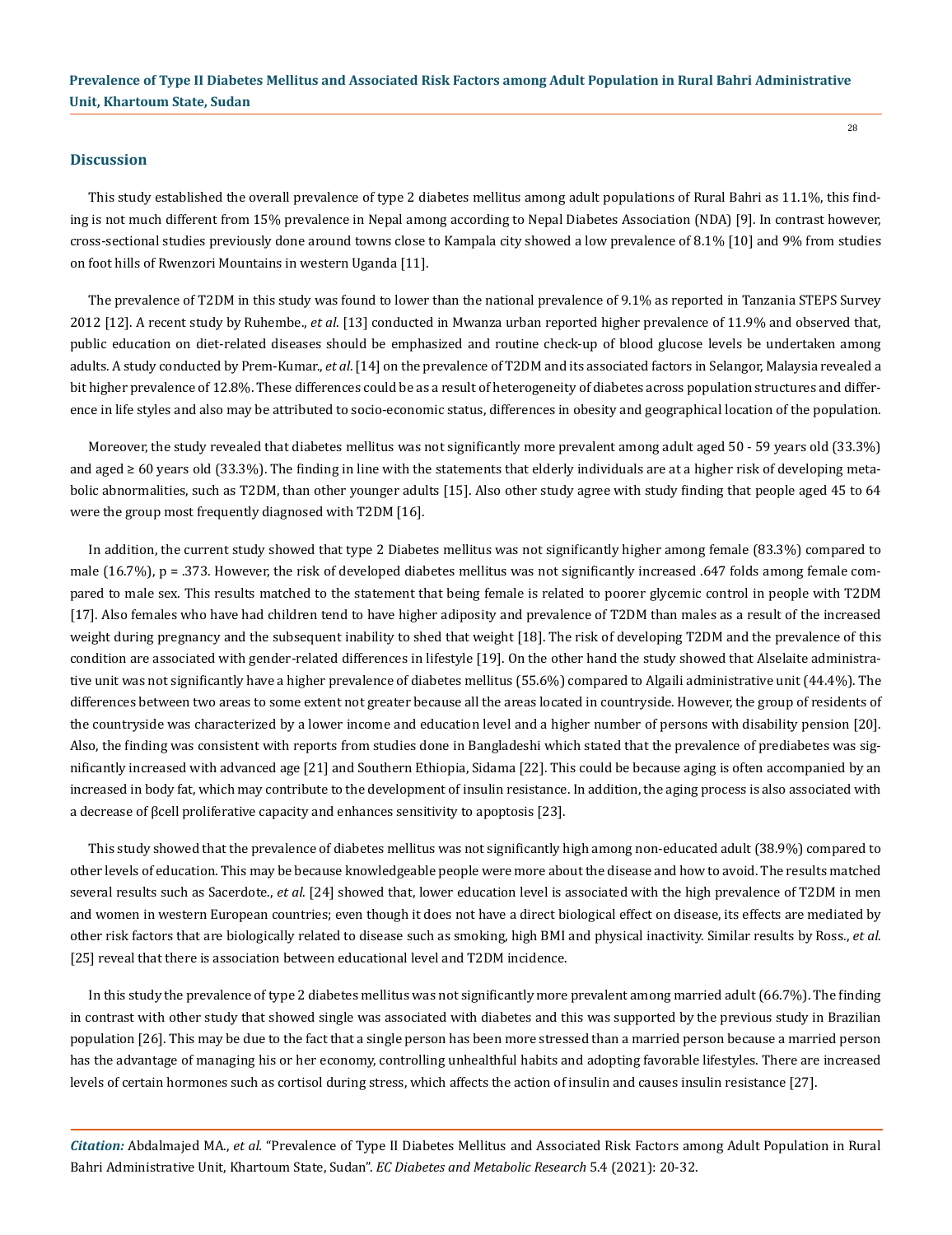The present study indicated that adult population who have family members more or equal 5 was not significantly have high diabetes mellitus (94.4%). This may be because the family with large members could affect the nutritional situation of the family and have greater chance to be genetically infected with DT2M.

Moreover, the study showed that housewives were not significantly having high prevalence of type 2 diabetes mellitus (66.7%). This may be because housewives always being inactive and rarely practiced sport. Similar finding that states diabetic housewives who are unemployed and largely inactive are more likely to develop obesity [28,29].

In addition the study showed that those who have monthly income ranged between 2000-2999 SDG were not significantly having high prevalence of type 2 diabetes mellitus (72.2%). This finding not in line with other study that showed People with low income have a higher prevalence of diabetes [30,31]. Food insecurity is often linked to a low income and therefore poverty [32,33].

Furthermore, the study revealed that those who were overweight and obese 15 (83.4%) were significantly having high prevalence of diabetes mellitus. This because obesity signifies excess adipose tissue. The fining in line with Pearson., *et al*. [34] report that, the risk of T2DM increases tenfold in people with a BMI over 30 kg/m<sup>2</sup>. Again, Alberti., *et al*. [35] asserts that, interventional measures directed at reducing obesity had positive effects on reducing the incidence of T2DM.

In this study there was strong association was found between diabetes mellitus and adult who any chronic health problems. This may be because diabetes leads to excess risk for cardiovascular disease, and diabetic retinopathy is the leading cause of preventable sight loss among people of working age. The finding of the study matched other study that stated that people with diabetes are at a greater risk of a range of chronic health conditions including cardiovascular disease, blindness, amputation, kidney disease and depression than people without diabetes [36].

On the other hand the study showed that adult who having one of their family members having any chronic health problems (88.9%) was highly statistically significant with diabetes mellitus. However, the risk of developed type 2 diabetes mellitus was statistically significantly increased 3.520 times compared to family members who have-not any chronic health problems. This result indicated that presence of family history of T2DM is well established risk factor for developing the disease. Many studies proved this association such as a study conducted by Ramachandran., *et al*. [37] who stated that diabetes is a disease which has a strong clustering in families and has a genetic component. While other studies agree with the study finding showed that the risk of developing T2DM increases approximately two to four fold when one or both parents are affected [38], Alcolado and Alcolado [39]. Also, if either father or mother have diabetes in the family, it increases the risk by 15%, if both the parents are affected the risk increases by 75% [40] and having a first degree relative with type 2 diabetes increases the chance of developing diabetes by 40% [41]. While other study showed that maternal and paternal familial histories are associated with an earlier age of onset and poor glycemic control [42,43]. However, family history of diabetes may be a useful tool to identify the individuals at increased risk of developing the disease and target behaviour modifications that could potentially delay disease onset and improve health outcomes [44].

There was strong association between diabetes mellitus and number of meals intake per day in the current study. Also, adult who having three meals per day were significantly having high prevalence of diabetes (61.1%). In addition, the study found that the main dietary for the adult in the study area were carbohydrates. The prevalence of diabetes mellitus in this study may be due to intake of carbohydrates dietary that may influence the development of type 2 (non-insulin-dependent) diabetes, for example, through effects on blood glucose and insulin concentrations. Other international in line with the study finding showed that, the three meals were consumed at breakfast, lunch, and dinner, while in the one meal plan all foods were eaten during a four-hour time period in the early evening hours. During the one meal dietary regimen, morning plasma glucose concentrations were significantly increased [45].

*Citation:* Abdalmajed MA., *et al.* "Prevalence of Type II Diabetes Mellitus and Associated Risk Factors among Adult Population in Rural Bahri Administrative Unit, Khartoum State, Sudan". *EC Diabetes and Metabolic Research* 5.4 (2021): 20-32.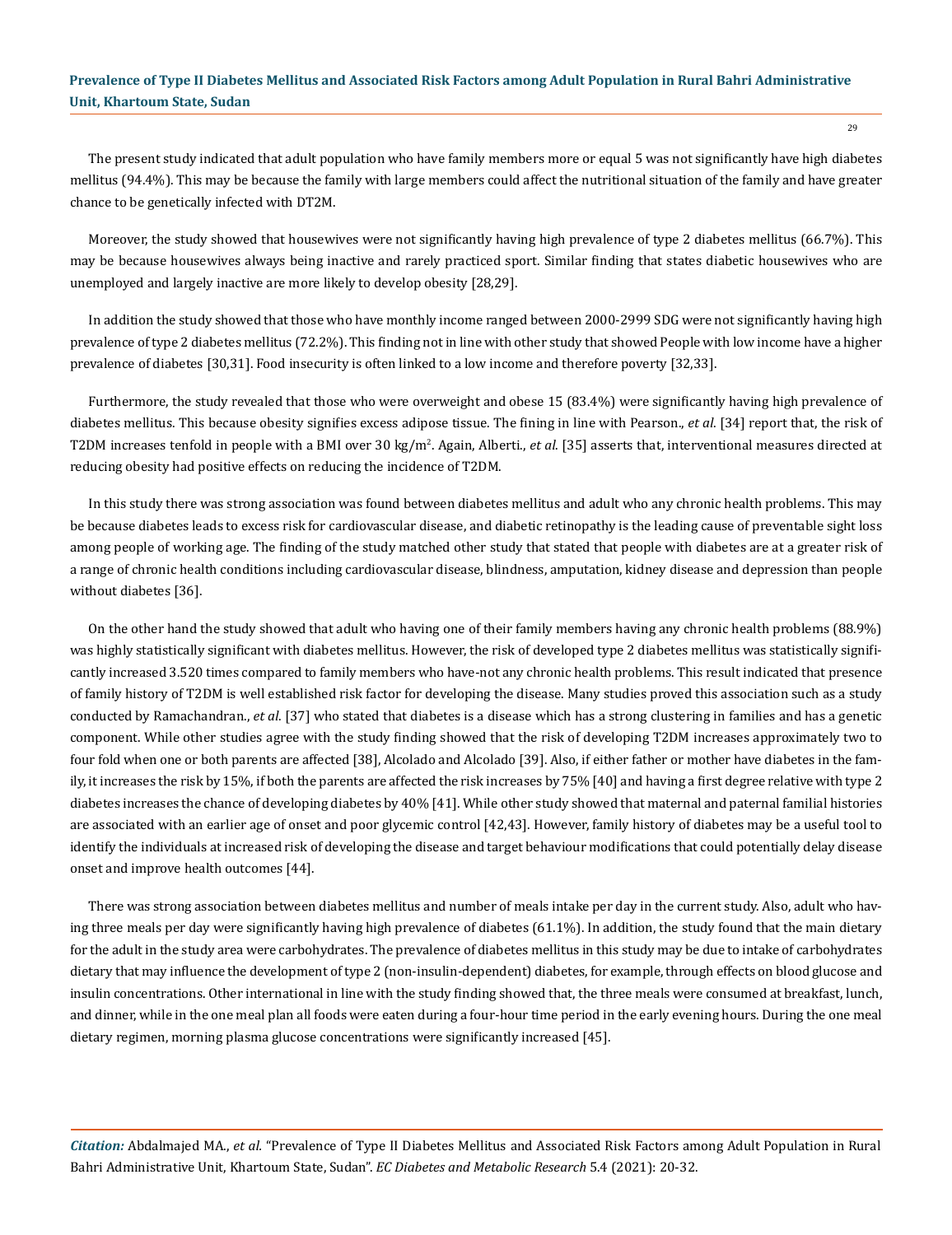Strong association was found between diabetes mellitus and practiced of periodic medical check-up. This may be because patients have symptoms of T2DM but not diagnosed. Therefore, knowledge of conducted of periodic medical check-up is very important for detection of DT2M. However, routine medical checkup is a form of preventive measures involving thorough history, physical examination and screening of asymptomatic persons by physicians on a regular basis as part of a routine health care process (WHO, 2010).

### **Conclusion**

The prevalence of diabetes mellitus type 2 among the respondents aged 40 years old and above who took part in the study was 11.1%. This implies there is a higher proportion of a person living with DT2M in Rural Bahri Administrative Unit. Socio-demographic factors such gender, age, education level, occupation, residence, relation to member of family with diabetes type 2, and average monthly income were not significantly associated with diabetes type  $2 (P > 0.05)$ . Analysis of association of lifestyle factors and other factors and Prevalence of diabetes mellitus type 2 revealed that infected with any chronic health problems, types of chronic health problems, previous infection of one of family members with any chronic health problems (family history), types of infection of one of family members with any chronic health problems, frequency of meals intake per day, Types of intake any types of tobacco and alcohol, practiced of periodic medical checkup, type of practiced of periodic medical check-up and obesity were significantly associated with diabetes mellitus type 2 ( $P < 0.05$ ).

Several limitations should be considered. First, our research enrolled the adult population only, which cannot reflect the rest of population in Rural Bahri Area. Second, variables such as dietary habits and practiced physical activity are not available in the data, which are considered as potential risk factors of diabetes.

#### **Recommendations**

As diabetes is a disease is prevalent in the study area, proper therapy methods with special emphasis on diet should be given by the healthcare providers in a way to control the disease, reduce the symptoms, and prevent the appearance of the complications. Ministry of health in Khartoum with assistance from academic institutes, should ensure that local diabetes prevalence and incidence data are collected for example through the recurring demographic and health survey (DHS) to increase the availability of information on current epidemiological trends of diabetes type 2. Active and effective dietary education may prevent the onset of diabetes and its complications. Further researches are urgently required to be implemented such as risk factors and prevention of diabetic complication among type 2 diabetic patients and relationship between type 2 diabetes mellitus and other co-morbidities such as hypertension and kidney disorders.

#### **Bibliography**

- 1. [International Diabetes Federation, IDF; Diabetes atlas, 7](https://www.diabetesatlas.org/upload/resources/previous/files/7/IDF%20Diabetes%20Atlas%207th.pdf)<sup>th</sup> Edition (2016).
- 2. [International Diabetes Federation. Diabetes: Facts and figures \(2015\).](https://www.idf.org/search.html?searchword=prevalence&ordering=newest&searchphrase=all&limit=100.)
- 3. Bagonza J., *et al*[. "Adherence to anti diabetic medication among patients with diabetes in eastern Uganda; a cross sectional study".](https://pubmed.ncbi.nlm.nih.gov/25898973/) *[BMC Health Services Research](https://pubmed.ncbi.nlm.nih.gov/25898973/)* 15.1 (2015): 168.
- 4. [World Health Organization \(WHO\); Global Report on Diabetes \(2016\).](https://apps.who.int/iris/bitstream/handle/10665/204871/9789241565257_eng.pdf;jsessionid=56B602F9821BE924272CF3DE027F000A?sequence=1)
- 5. Einstein AJ., *et al*[. "Patient-centered imaging: shared decision making for cardiac imaging procedures with exposure to ionizing radia](https://pubmed.ncbi.nlm.nih.gov/24530677/)tion". *[Journal of the American College of Cardiology](https://pubmed.ncbi.nlm.nih.gov/24530677/)* 63.15 (2014): 1480-1489.
- 6. [Abdalla E and Ahmed R. "Epidemiology of diabetes among adults in Jabra area "block 14" in Khartoum state–Sudan: community](https://www.ijcmph.com/index.php/ijcmph/article/view/1361) based study". *[The International Journal of Community Medicine and Public Health](https://www.ijcmph.com/index.php/ijcmph/article/view/1361)* 4.6 (2017): 1863-1869.

*Citation:* Abdalmajed MA., *et al.* "Prevalence of Type II Diabetes Mellitus and Associated Risk Factors among Adult Population in Rural Bahri Administrative Unit, Khartoum State, Sudan". *EC Diabetes and Metabolic Research* 5.4 (2021): 20-32.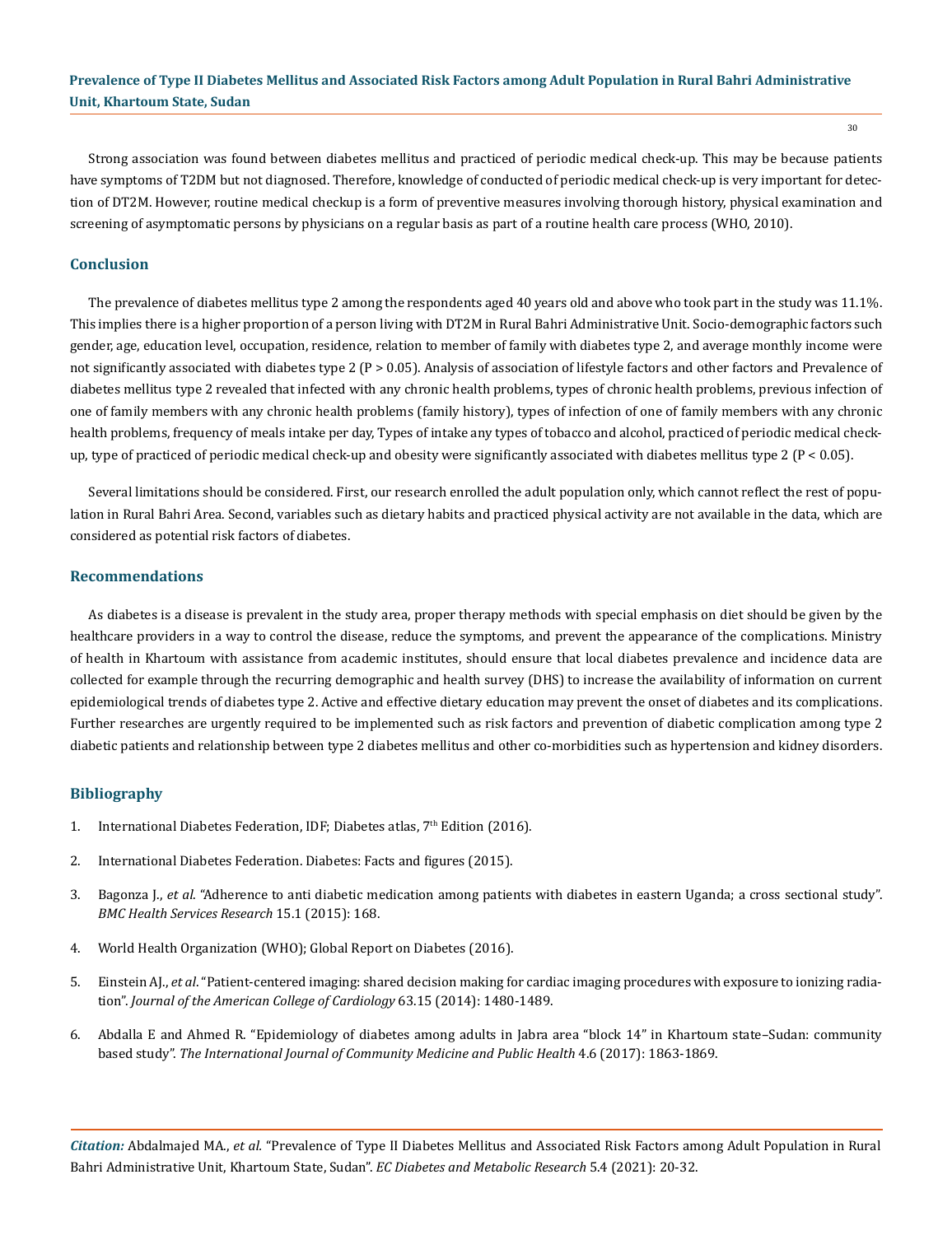- 7. Noor SKM., *et al*[. "Undiagnosed diabetes mellitus in rural communities in Sudan: prevalence and risk factors 21 \(2015\): 3.](http://www.emro.who.int/emhj-volume-21-2015/volume-21-issue-3/undiagnosed-diabetes-mellitus-in-rural-communities-in-sudan-prevalence-and-risk-factors.html)
- 8. Amanyire J., *et al*[. "Prevalence and Risk Factors for Hypertension, Diabetes and Obesity among Lecturers and Support Staff of Bishop](https://www.scirp.org/journal/paperinformation.aspx?paperid=91535)  Stuart University in Mbarara, Uganda*[". Open Journal of Applied Sciences](https://www.scirp.org/journal/paperinformation.aspx?paperid=91535)* 9.03 (2019): 126.
- 9. [Paudel VP. "Prevalence of Hypertension and Diabetes Mellitus in Political Cadres of Nepal".](https://www.researchgate.net/publication/320506707_Prevalence_of_Hypertension_and_Diabetes_Mellitus_in_Political_Cadres_of_Nepal) *Journal of College of Medical Sciences Nepal* [13 \(2017\): 345-349.](https://www.researchgate.net/publication/320506707_Prevalence_of_Hypertension_and_Diabetes_Mellitus_in_Political_Cadres_of_Nepal)
- 10. Lasky D., *et al*[. "Obesity and Gender Differences in the Risk of Type 2 Diabetes Mellitus in Uganda".](https://www.sciencedirect.com/science/article/abs/pii/S0899900701007262) *Nutrition* 18 (2002): 417-421.
- 11. Mondo CK., *et al*[. "The prevalence and distribution of non-communicable diseases and their risk factors in Kasese district, Uganda".](https://pubmed.ncbi.nlm.nih.gov/23736126/)  *[Cardiovascular Journal of Africa](https://pubmed.ncbi.nlm.nih.gov/23736126/)* 3 (2013): 52.
- 12. [WHO STEPS. "STEPS Survey Country Reports".](https://www.who.int/teams/noncommunicable-diseases/surveillance/systems-tools/steps) *World Health Organisation* (2012).
- 13. Ruhembe CC., *et al*[. "Prevalence and awareness of type 2 diabetes mellitus among adult population in Mwanza city, Tanzania".](https://www.researchgate.net/publication/285521226_Prevalence_and_awareness_of_type_2_diabetes_mellitus_among_adult_population_in_Mwanza_city_Tanzania) *Tanza[nia Journal of Health Research](https://www.researchgate.net/publication/285521226_Prevalence_and_awareness_of_type_2_diabetes_mellitus_among_adult_population_in_Mwanza_city_Tanzania)* 16.2 (2014).
- 14. Premkumar D., *et al*. "The Role of Obesity in Producing Type 2 Diabetes by Insulin Resistance". *Diabetes and Obesity International Journal* 5.2 (2020): 000227.
- 15. Kirkman MS., *et al*[. "Diabetes in older adults".](https://care.diabetesjournals.org/content/35/12/2650) *Diabetes Care* 35.12 (2012): 2650-2664.
- 16. [CDC, smoking and diabetes \(2014\).](https://www.cdc.gov/tobacco/campaign/tips/diseases/diabetes.html)
- 17. Stadlmayr A., *et al*[. "Relations of vitamin D status, gender and type 2 diabetes in middle-aged Caucasians".](https://pubmed.ncbi.nlm.nih.gov/24849007/) *Acta Diabetologica* 52.1 [\(2015\): 39-46.](https://pubmed.ncbi.nlm.nih.gov/24849007/)
- 18. Ekpenyong CE., *et al*[. "Gender and age specific prevalence and associated risk factors of type 2 diabetes mellitus in Uyo Metropolis,](https://go.gale.com/ps/anonymous?id=GALE%7CA289360911&sid=googleScholar&v=2.1&it=r&linkaccess=abs&issn=03510042&p=AONE&sw=w)  south eastern Nigeria". *[Diabetologia Croatica](https://go.gale.com/ps/anonymous?id=GALE%7CA289360911&sid=googleScholar&v=2.1&it=r&linkaccess=abs&issn=03510042&p=AONE&sw=w)* 41.1 (2012): 17.
- 19. [Kaminsky LA. "ACSM's health-related physical fitness assessment manual \(4edition.\). Philadelphia, PA:, Wolters Kluwer Health/Lip](https://www.acsm.org/read-research/books/acsms-health-related-physical-fitness-assessment-manual)[pincott Williams and Wilkins \(2014\).](https://www.acsm.org/read-research/books/acsms-health-related-physical-fitness-assessment-manual)
- 20. Dudzinska M., *et al*[. "Type 2 diabetes mellitus in relation to place of residence: evaluation of selected aspects of socio-demographic](https://pubmed.ncbi.nlm.nih.gov/24364471/)  [status, course of diabetes and quality of life–a cross-sectional study".](https://pubmed.ncbi.nlm.nih.gov/24364471/) *Annals of Agricultural and Environmental Medicine* 20.4 (2013).
- 21. Akter S., *et al*[. "Prevalence of diabetes and prediabetes and their risk factors among Bangladeshi adults: a nationwide survey".](https://www.ncbi.nlm.nih.gov/pmc/articles/PMC3949596/) *Bulletin [of the World Health Organization](https://www.ncbi.nlm.nih.gov/pmc/articles/PMC3949596/)* 92 (2014): 204-213.
- 22. Zekewos A., *et al*[. "Prevalence of diabetes mellitus and associated factors in Southern Ethiopia: a community based study".](https://www.researchgate.net/publication/330222964_Prevalence_of_Diabetes_Mellitus_and_Associated_Factors_in_Southern_Ethiopia_A_Community_Based_Study) *Ethiopian [Journal of Health Sciences](https://www.researchgate.net/publication/330222964_Prevalence_of_Diabetes_Mellitus_and_Associated_Factors_in_Southern_Ethiopia_A_Community_Based_Study)* 28 (2018): 4.
- 23. Maedler K., *et al*[. "Aging correlates with decreased β-cell proliferative capacity and enhanced sensitivity to apoptosis: a potential role](https://pubmed.ncbi.nlm.nih.gov/16936193/)  [for fas and pancreatic duodenal homeobox-1".](https://pubmed.ncbi.nlm.nih.gov/16936193/) *Diabetes* 55.9 (2006): 2455-2462.
- 24. Sacerdote C., *et al*[. "Lower educational level is a predictor of incident type 2 diabetes in european countries: The EPIC-InterAct study".](https://pubmed.ncbi.nlm.nih.gov/22736421/)  *[International Journal of Epidemiology](https://pubmed.ncbi.nlm.nih.gov/22736421/)* 41.4 (2012): 1162-1173.
- 25. [Ross SA and Ekoé JM. "Incretin agents in type 2 diabetes".](https://www.ncbi.nlm.nih.gov/pmc/articles/PMC2922799/) *Canadian Family Physician* 56.7 (2010): 639-648.
- 26. [Flor LS and Campos MR. "The prevalence of diabetes mellitus and its associated factors in the Brazilian adult population: evidence](https://pubmed.ncbi.nlm.nih.gov/28513791/)  from a population-based survey". *[Revista Brasileira de Epidemiologia](https://pubmed.ncbi.nlm.nih.gov/28513791/)* 20 (2017): 16-29.

*Citation:* Abdalmajed MA., *et al.* "Prevalence of Type II Diabetes Mellitus and Associated Risk Factors among Adult Population in Rural Bahri Administrative Unit, Khartoum State, Sudan". *EC Diabetes and Metabolic Research* 5.4 (2021): 20-32.